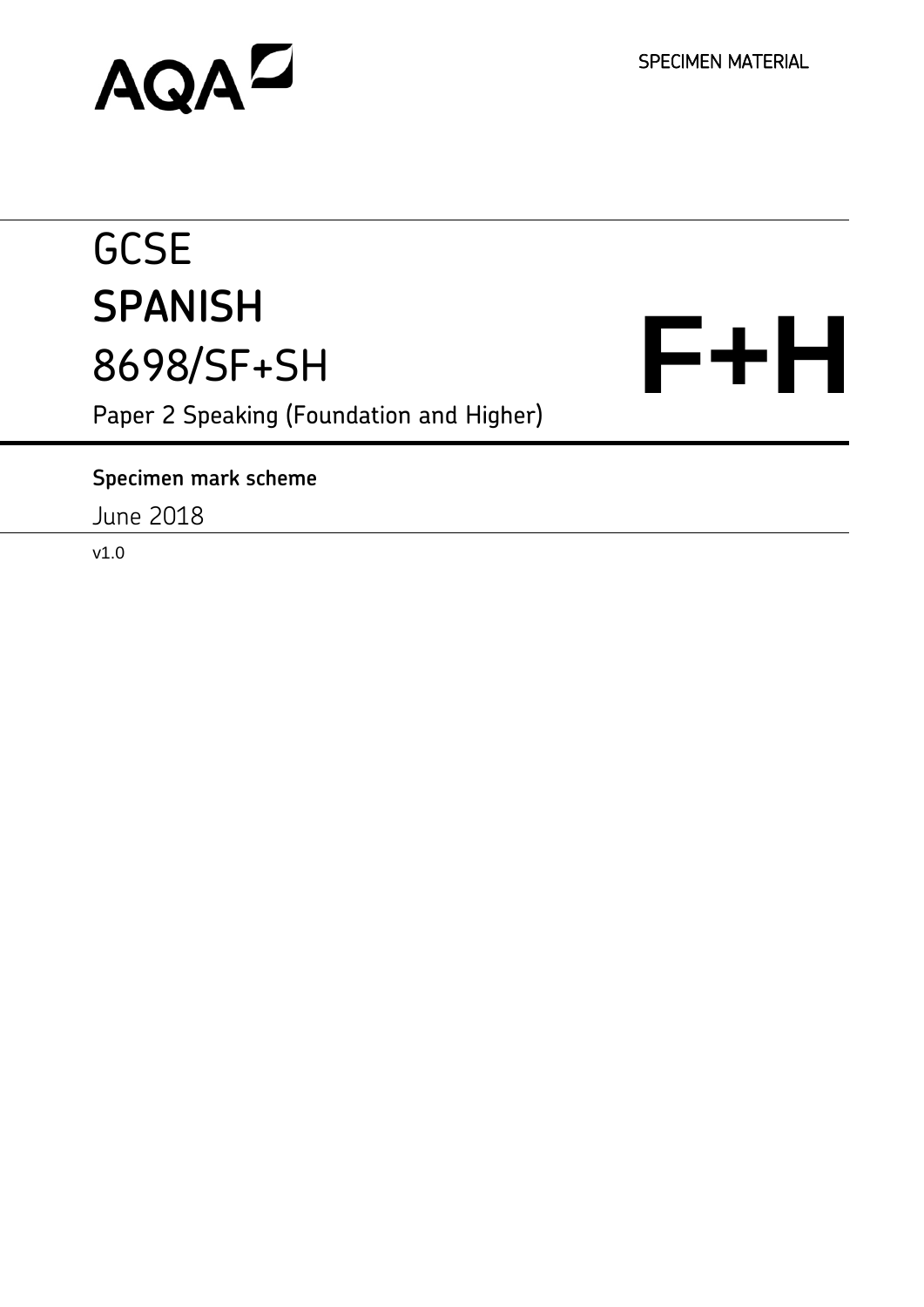Mark schemes are prepared by the Lead Assessment Writer and considered, together with the relevant questions, by a panel of subject teachers. This mark scheme includes any amendments made at the standardisation events which all associates participate in and is the scheme which was used by them in this examination. The standardisation process ensures that the mark scheme covers the students' responses to questions and that every associate understands and applies it in the same correct way. As preparation for standardisation each associate analyses a number of students' tests. Alternative answers not already covered by the mark scheme are discussed and legislated for. If, after the standardisation process, associates encounter unusual answers which have not been raised they are required to refer these to the Lead Assessment Writer.

It must be stressed that a mark scheme is a working document, in many cases further developed and expanded on the basis of students' reactions to a particular paper. Assumptions about future mark schemes on the basis of one year's document should be avoided; whilst the guiding principles of assessment remain constant, details will change, depending on the content of a particular examination paper.

Further copies of this mark scheme are available from aqa.org.uk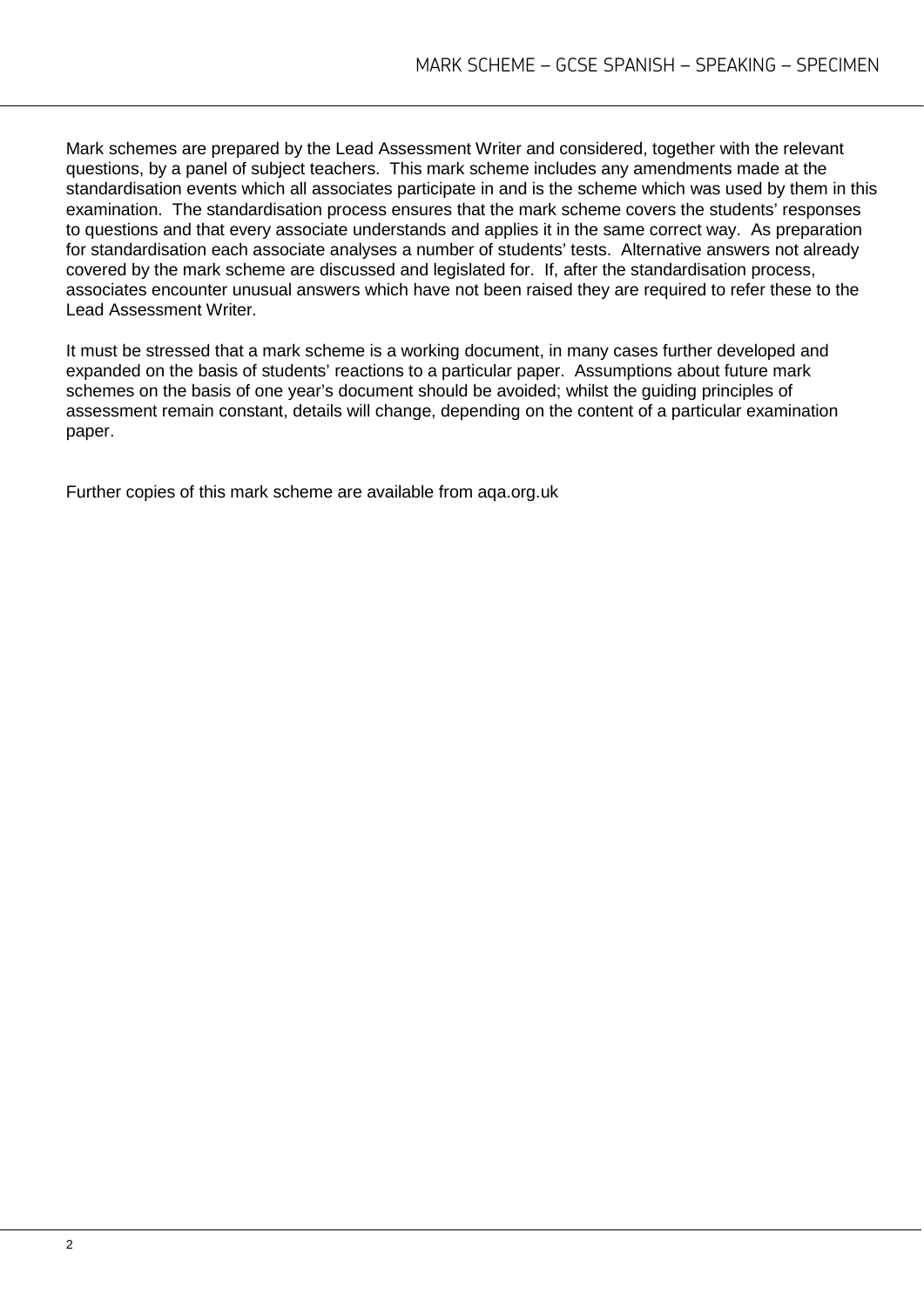#### **Level of response marking instructions**

Level of response mark schemes are broken down into levels, each of which has a descriptor. The descriptor for the level shows the average performance for the level. There are marks in each level.

#### **Step 1 Determine a level**

Start at the lowest level of the mark scheme and use it as a ladder to see whether the answer meets the descriptor for that level. The descriptor for the level indicates the different qualities that might be seen in the student's answer for that level. If it meets the lowest level then go to the next one and decide if it meets this level, and so on, until you have a match between the level descriptor and the answer. With practice and familiarity you will find that for better answers you will be able to quickly skip through the lower levels of the mark scheme.

When assigning a level you should look at the overall quality of the answer and not look to pick holes in small and specific parts of the answer where the student has not performed quite as well as the rest. If the answer covers different aspects of different levels of the mark scheme you should use a best fit approach for defining the level and then use the variability of the response to help decide the mark within the level, ie if the response is predominantly level 3 with a small amount of level 4 material it would be placed in level 3 but be awarded a mark near the top of the level because of the level 4 content.

#### **Step 2 Determine a mark**

Once you have assigned a level you need to decide on the mark. The descriptors on how to allocate marks can help with this. The exemplar materials used during standardisation will help. There will be an answer in the standardising materials which will correspond with each level of the mark scheme. This answer will have been awarded a mark by the Lead Examiner. You can compare the student's answer with the example to determine if it is the same standard, better or worse than the example. You can then use this to allocate a mark for the answer based on the Lead Examiner's mark on the example.

You may well need to go back through the answer as you apply the mark scheme to clarify points and assure yourself that the level and the mark are appropriate.

Indicative content in the mark scheme is provided as a guide for examiners. It is not intended to be exhaustive and you must credit other valid points. Students do not have to cover all of the points mentioned in the Indicative content to reach the highest level of the mark scheme.

An answer which contains nothing of relevance to the question must be awarded no marks.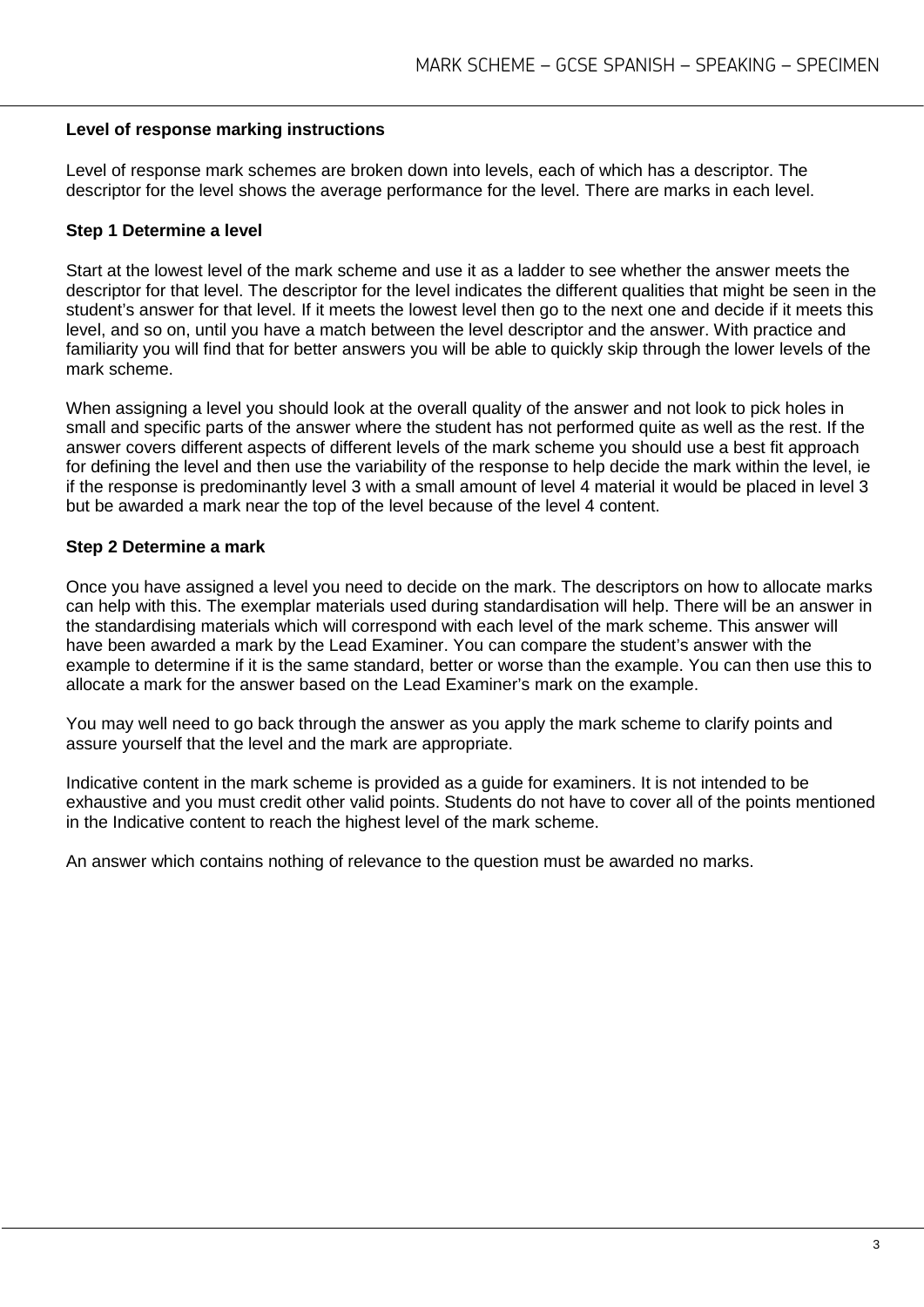Marks will be allocated in the following way at both Foundation and Higher Tier:

|              | <b>Communication</b> | Knowledge<br>and use of<br>language | Range and<br>accuracy of<br>language | <b>Pronunciation</b><br>and intonation | <b>Spontaneity</b><br>and fluency | <b>Total</b> |
|--------------|----------------------|-------------------------------------|--------------------------------------|----------------------------------------|-----------------------------------|--------------|
| Role-play    |                      |                                     |                                      |                                        |                                   | 15           |
| Photo card   | 15                   |                                     |                                      |                                        |                                   | 15           |
| Conversation | 10                   |                                     | 10                                   |                                        |                                   | 30           |
| Total        | 35                   |                                     | 10                                   |                                        |                                   | 60           |

#### **Foundation Tier**

**For each task**

#### **Part 1**

#### **Role-play - Assessment criteria**

There are 5 tasks for the Role-play, each of which will be awarded up to 2 marks for Communication. There will then be an overall assessment of the student's Knowledge and use of language in the Role-play. Up to 5 marks will be available for this assessment.

# **[15 marks]**

| <b>Mark</b> | <b>Communication</b>                                               |
|-------------|--------------------------------------------------------------------|
|             | The message is conveyed without ambiguity.                         |
|             | The message is partially conveyed or conveyed with some ambiguity. |
| 0           | No part of the message is conveyed.                                |

#### **Notes**

- (a) Students who do not understand a question may show repair strategies in seeking clarification. If they are then able to respond to the question successfully, they should be awarded the same mark as if they had understood it originally.
- (b) Where students are required to give two responses or details in one task, failure to convey an unambiguous message in reply to one of them means that the message is partially conveyed and one mark is awarded.
- (c) The tasks on the Candidate's Card and the notes in the Teacher's Booklet clearly explain how much detail the student is expected to give per task. However, some students may still go beyond the minimum requirement of the task. When this happens, as soon as the task is accomplished, any further incorrect information given by the student is ignored for assessment purposes, for both Communication and for Knowledge and use of language.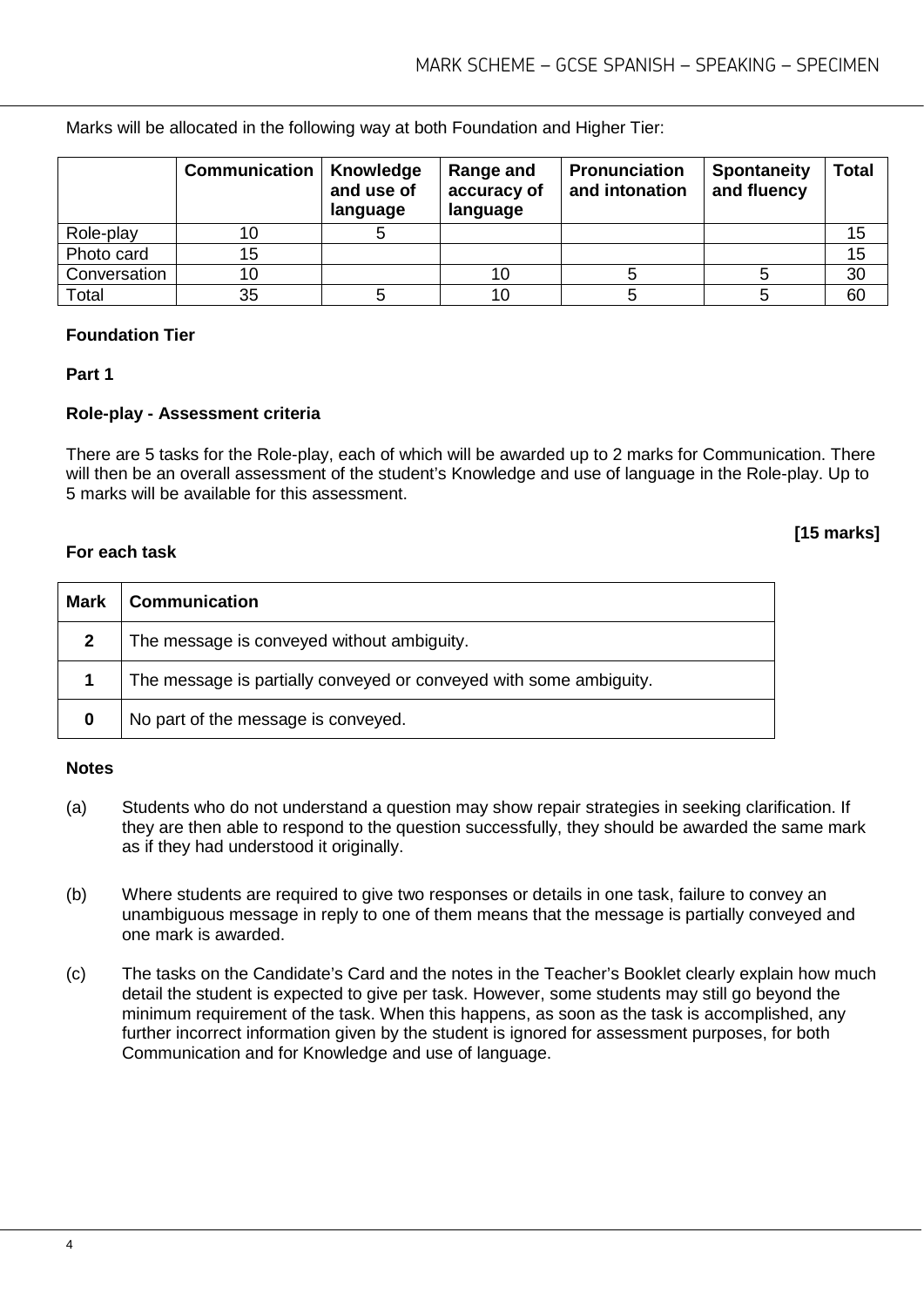| <b>Mark</b>  | Knowledge and use of language             |
|--------------|-------------------------------------------|
| 5            | Very good knowledge and use of language.  |
| 4            | Good knowledge and use of language.       |
| 3            | Reasonable knowledge and use of language. |
| $\mathbf{2}$ | Limited knowledge and use of language.    |
| 1            | Poor knowledge and use of language.       |
| 0            | No language produced is worthy of credit. |

# **For the Role-play overall**

#### **Role plays: additional guidance on application of the assessment criteria for Knowledge and use of language**

The guidance below is provided to describe the key features of a performance scoring each particular mark and should be applied on the basis of a 'best fit' approach. Further exemplification of this is provided on pages 6-8.

Minor errors are errors which have no bearing on effective communication, such as incorrect adjectival agreement or gender.

#### **At Foundation Tier**

**For a student scoring 5 marks,** the language used is generally accurate but there may still be the occasional minor error which has no effect on communication, such as incorrect adjectival agreement or gender. Verbs are handled effectively.

**For a student scoring 4 marks**, the language used is generally accurate. However, there may still be minor errors which have no effect on communication, such as incorrect adjectival agreement or gender, and/or a more serious error, such as a lapse in verb formation, which affects communication.

**For a student scoring 3 marks**, there are linguistic errors, some of a minor nature which have no effect on communication, and others which are more serious, such as lapses in verb formation or instances where the verb is omitted entirely. There may be a task which the student cannot complete because of a lack of linguistic knowledge.

**For a student scoring 2 marks**, although there is an ability to use a verb effectively, linguistic inaccuracy at times makes what is said ambiguous, inappropriate to the task or incomprehensible. There may be tasks which the student cannot attempt because of a lack of linguistic knowledge.

**For a student scoring 1 mark**, the language used is sufficient to convey a little information, but is generally ambiguous, inappropriate to the task or incomprehensible. There may be tasks which the student cannot attempt because of a lack of linguistic knowledge.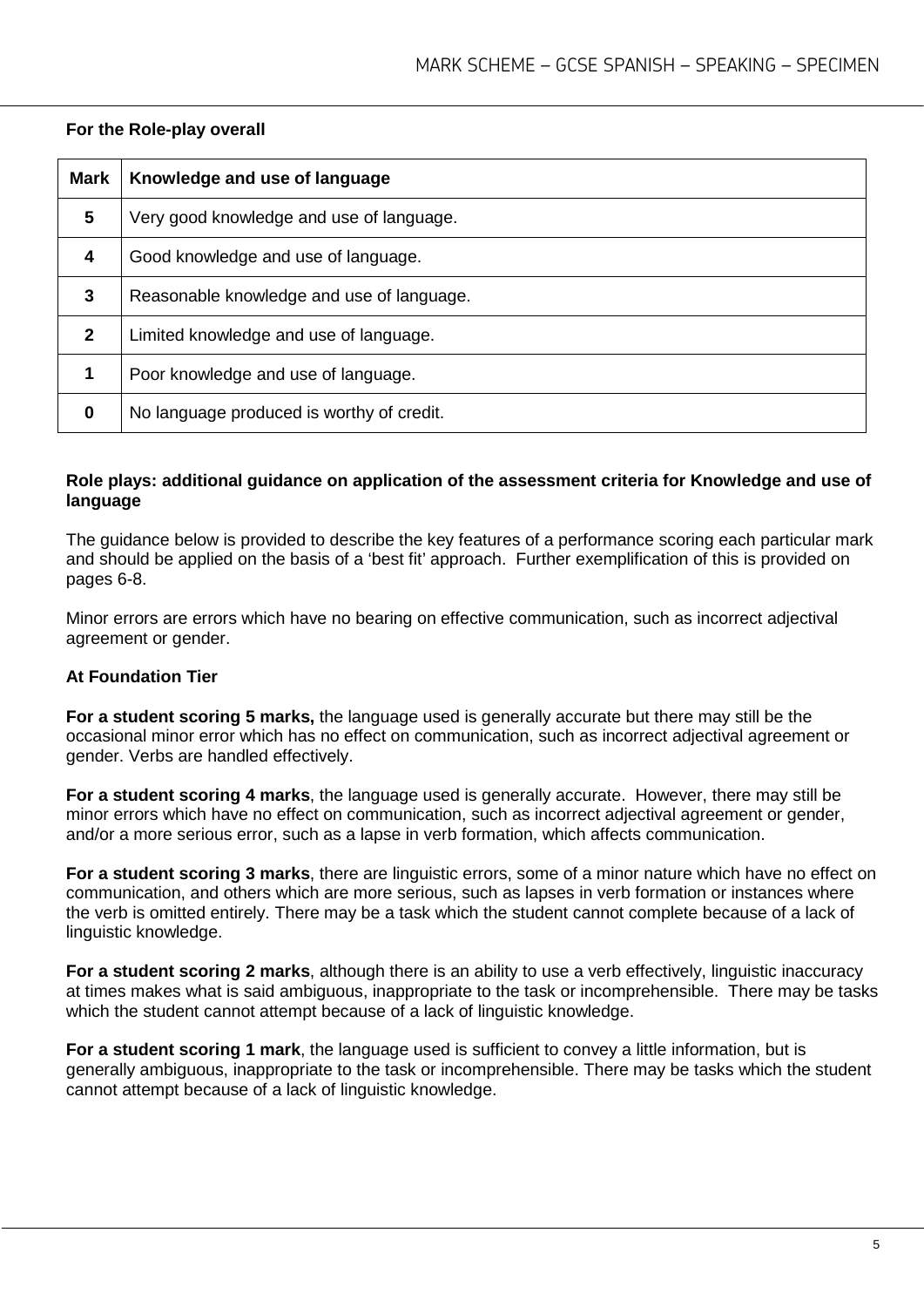**To exemplify application of the marking criteria in relation to an individual role-play, Foundation Tier role-play 4 has been selected to demonstrate a possible range of performances. A detailed commentary for both Communication and Knowledge and use of language is provided below. This guidance should be viewed in conjunction with the Student Card, the Teacher's Role and the assessment criteria.**

### **Student 1**

- 1. Llevo un chaqueta negra y una corbata azul.
- 2. No me gustan las reglas.
- 3. Voy al patio con amigos.
- 4. El piscina es fantástica.
- 5. ¿Cuál es tu asignatura favorita?

# **Communication (10 marks)**

All tasks are communicated without ambiguity.

#### **Knowledge and use of language (5 marks)**

The student shows very good knowledge and use of language in relation to the tasks. There are only two minor errors of gender (*un chaqueta* and *el piscina*).

# **Student 2**

- 1. Es pantalones gris y jersey verde.
- 2. Comer chicle es aburrido.
- 3. Juego al fútbol.
- 4. Son bien.
- 5. *i***Tu asignatura favorita?**

# **Communication (8 marks)**

Tasks 1, 3 and 4 all score two marks. There is a minor error of adjectival agreement in Task 1, but the message is unambiguous. The use of the verb *ser* in Task 4 does not stop the message from being clear. Task 2 scores one mark. The response is somewhat ambiguous but, in reply to the question, it just conveys sufficient information for one mark. Task 5 scores one mark. The absence of a verb leads to some ambiguity here, even if the interrogative intonation is good. The intended message may be, for example, to ask what the friend's favourite subject is; alternatively, the intention could be to ask if they have their favourite lesson next. The absence of a verb leads to a lack of precision.

# **Knowledge and use of language (4 marks)**

The student shows good knowledge and use of language in relation to the tasks. The language used is appropriate for conveying the required messages, but there is some ambiguity in Tasks 2 and 5 and, in Task 4, the confusion of *ser*/*estar* and *bien*/*bueno* highlights a grammatical shortcoming. The language used in Task 2 is not in itself incorrect and a preceding *No* would have been a perfect answer, as is the response to Task 3.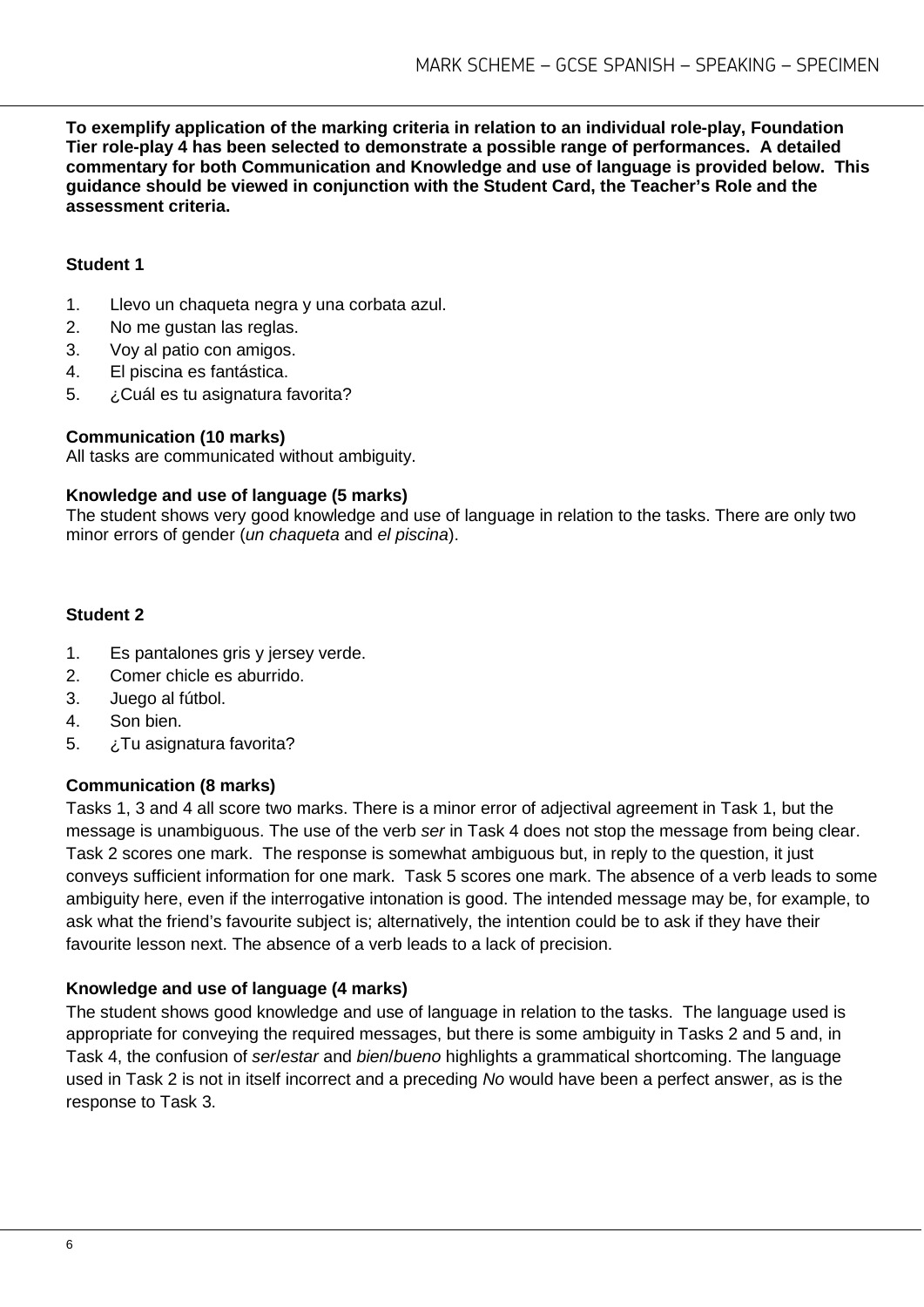- 1. Camisa blanco.
- 2. (*No answer*)
- 3. Jugar al fútbol.
- 4. Me gusta el gimnasio.
- 5. ¿Usted tiene asignatura favorito?

# **Communication (6 marks)**

Tasks 4 and 5 receive two marks each. The only errors are the formal use of *tener* and the incorrect adjectival agreement in Task 5 but these do not have a bearing on communication. Tasks 1 and 3 get one mark each. In Task 1, only part of the message is conveyed (students are asked for *dos detalles*) and the use of the infinitive in Task 3 does not give us the subject of the verb and is therefore ambiguous.

# **Knowledge and use of language (3 marks)**

The student shows reasonable knowledge and use of language in relation to the tasks. Two of the tasks are accomplished precisely with the use of an appropriate verb, despite the incorrect register in the question task. The language used in Task 1 is sufficient to partially convey the required message, although it lacks a verb and has a minor error of adjectival agreement. Task 3 lacks a conjugated verb, although the use of the infinitive here leads to ambiguity rather than the loss of the message. As the student is unable to answer Task 2, it must be assumed that this reflects a gap in linguistic knowledge.

# **Student 4**

- 1. Zapatos.
- 2. No fumar.
- 3. Vamos biblioteca.
- 4. Me gusta campo.
- 5. ¿Tengo subjeto bueno?

# **Communication (5 marks)**

Tasks 3 and 4 both receive two marks. In spite of errors, the messages are conveyed without ambiguity. Task 1 gets one mark. Scant information is offered but the message is partially conveyed. Tasks 2 and 5 score 0. In Task 2, no opinion is given; and in Task 5, the incorrect person of the verb and the use of *subjeto* are both serious errors which lead to no part of the message being conveyed.

# **Knowledge and use of language (2 marks)**

The student shows limited knowledge and use of language. The two tasks which use a correct verb are still not perfect and, although they convey the required messages sufficiently well for the award of two marks each under Communication, grammatical inaccuracies are conspicuous. The only other task in which any information is conveyed successfully is Task 1, and that is via the use of a noun only, which gives partial information in relation to the task.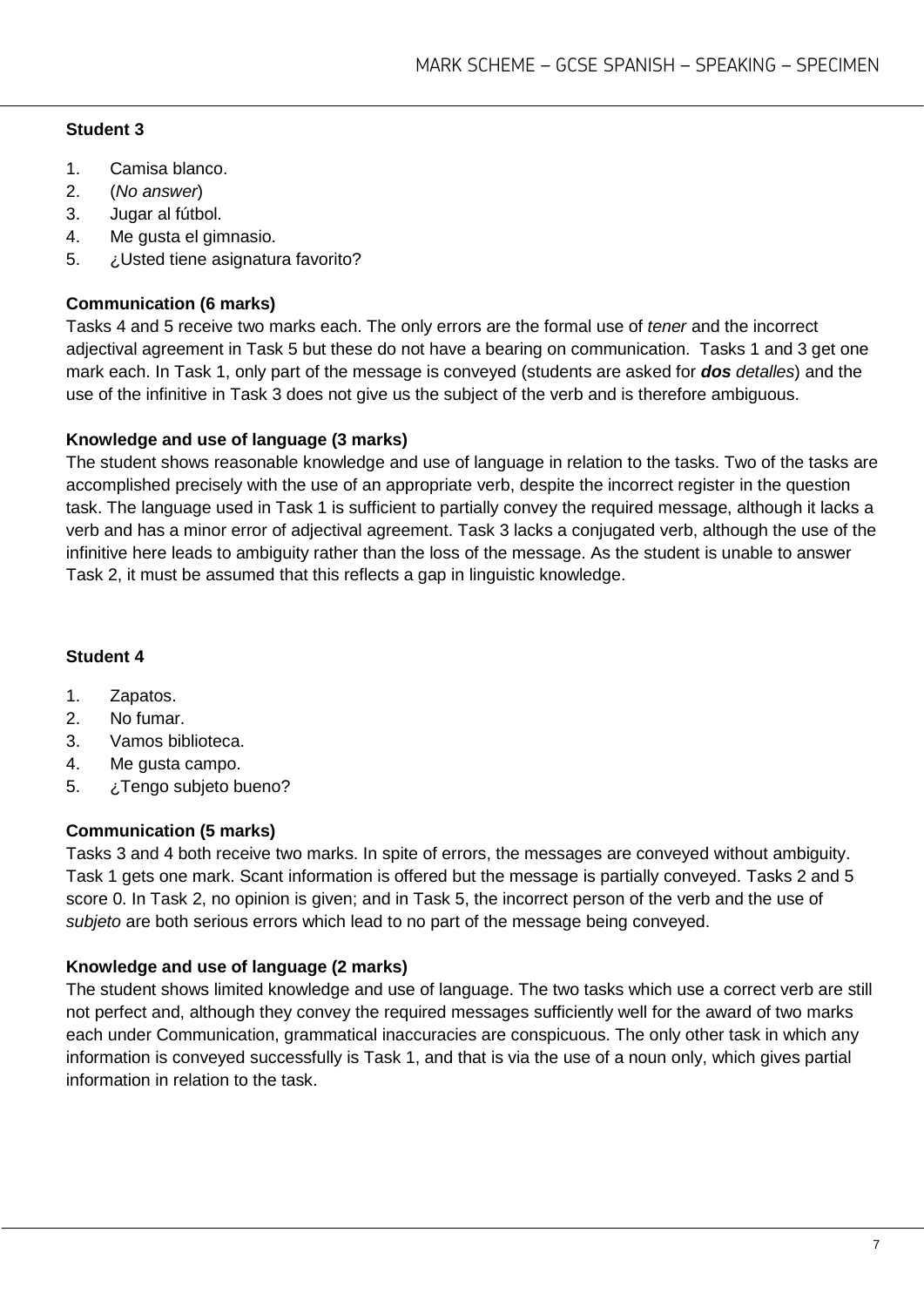- 1. No uniforme.
- 2. Móvil burrido.
- 3. Haces fútbol.
- 4. Instalaciones es buen.
- 5. (*No answer*)

#### **Communication (3 marks)**

Task 4 is given two marks. The language is incorrect as far as the omission of the definite article, the incorrect person of the verb and lack of adjectival agreement are concerned. However, the message is still unambiguous. Task 1 receives one mark. The language is poor and the omission of a verb creates confusion, but there is just enough there to suggest that the student does not have a uniform. Tasks 2 and 3 both score 0. In Task 2, the language used does not convey anything in relation to an opinion of school rules. In Task 3, the incorrect person of the verb is used and so no part of the message is conveyed.

#### **Knowledge and use of language (1 mark)**

The student shows poor knowledge and use of language. Two verbs are used, one of which is the incorrect person and the other uses third person singular instead of plural. Two of the other three tasks use inaccurate language. Task 1 is the only one of these that can even be classed as 'ambiguous'. The other task shows a gap in the student's knowledge, as it is not attempted.

#### **Student 6**

- 1. Uniforme instituto.
- 2. Muy bado.
- 3. Fútbol.
- 4. Piscina.
- 5. Matemáticas.

#### **Communication (1 mark)**

Task 3 gets one mark. The absence of a verb means that the message is ambiguous. For example does the student play football or watch it? All other tasks score 0, as they do not convey any part of the required messages.

#### **Knowledge and use of language (1 mark)**

The student shows poor knowledge and use of language. There is just one piece of language which communicates anything in relation to the tasks and that is the word *fútbol*. Nevertheless, the language used is just sufficient to convey a little information.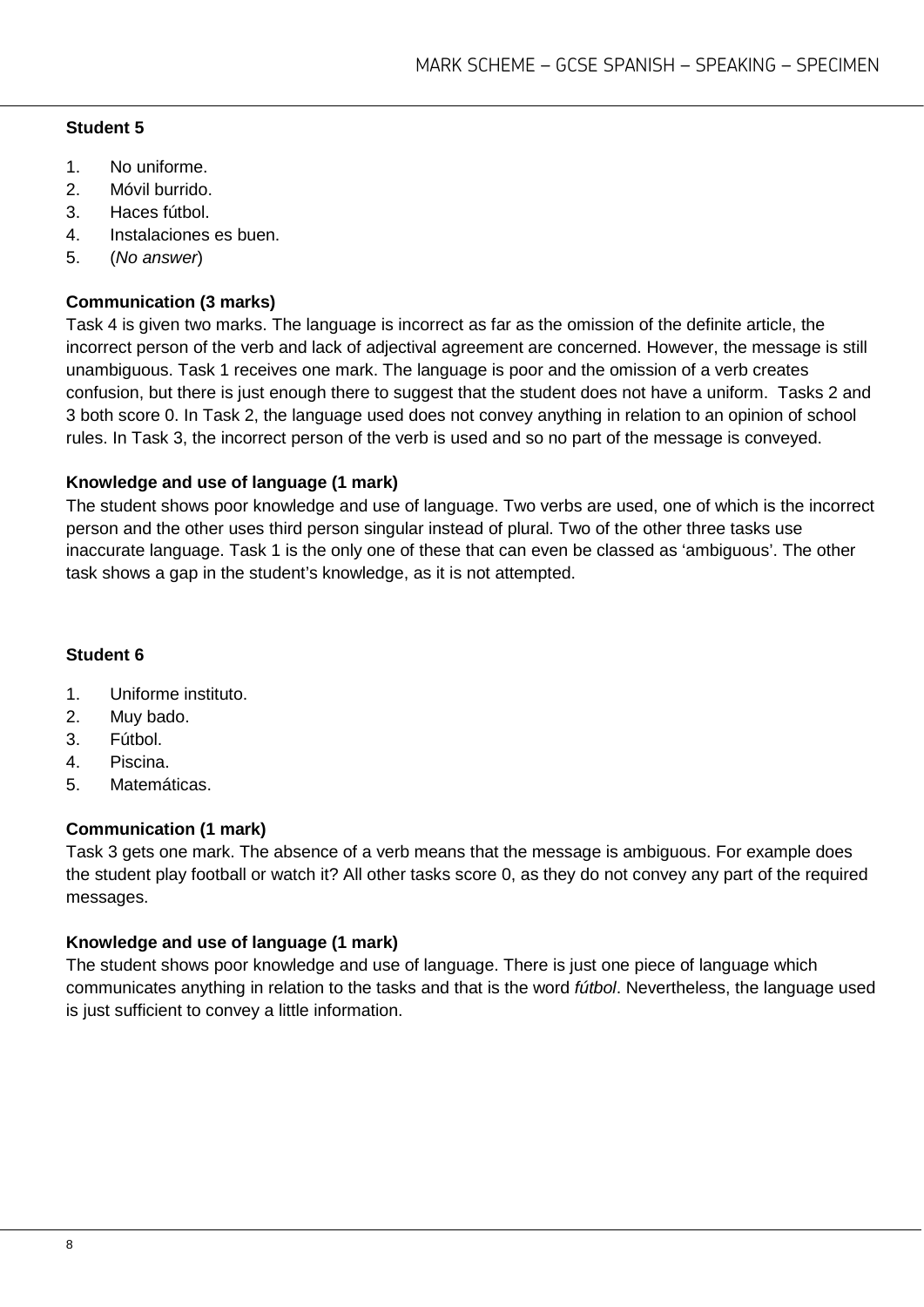# **Foundation Tier**

#### **Part 2**

#### **Photo card – Assessment criteria**

The student's responses to the five questions are assessed for Communication only, as per the criteria below.

#### **[15 marks]**

| Level | <b>Mark</b> | <b>Communication</b>                                                                                                           |
|-------|-------------|--------------------------------------------------------------------------------------------------------------------------------|
| 5     | $13 - 15$   | The speaker replies to all questions clearly and develops most answers. He/she<br>gives and explains an opinion.               |
| 4     | $10 - 12$   | The speaker replies to all or nearly all questions clearly and develops some<br>answers. He/she gives and explains an opinion. |
| 3     | 7-9         | The speaker gives understandable replies to most questions and develops at<br>least one answer. He/she gives an opinion.       |
| 2     | $4-6$       | The speaker gives understandable replies to most questions but they may be<br>short and/or repetitive.                         |
|       | $1 - 3$     | The speaker replies to some questions but the answers are likely to be short<br>and/or repetitive.                             |
|       | $\Omega$    | Communication does not meet the standard required for Level 1 at this tier.                                                    |

#### **Notes**

- (a) At least one question on each Photo card asks students to give and explain an opinion.
- (b) Students who do not understand a question may show repair strategies in seeking clarification. If they are then able to respond to the question successfully, they should be awarded the same mark as if they had understood it originally.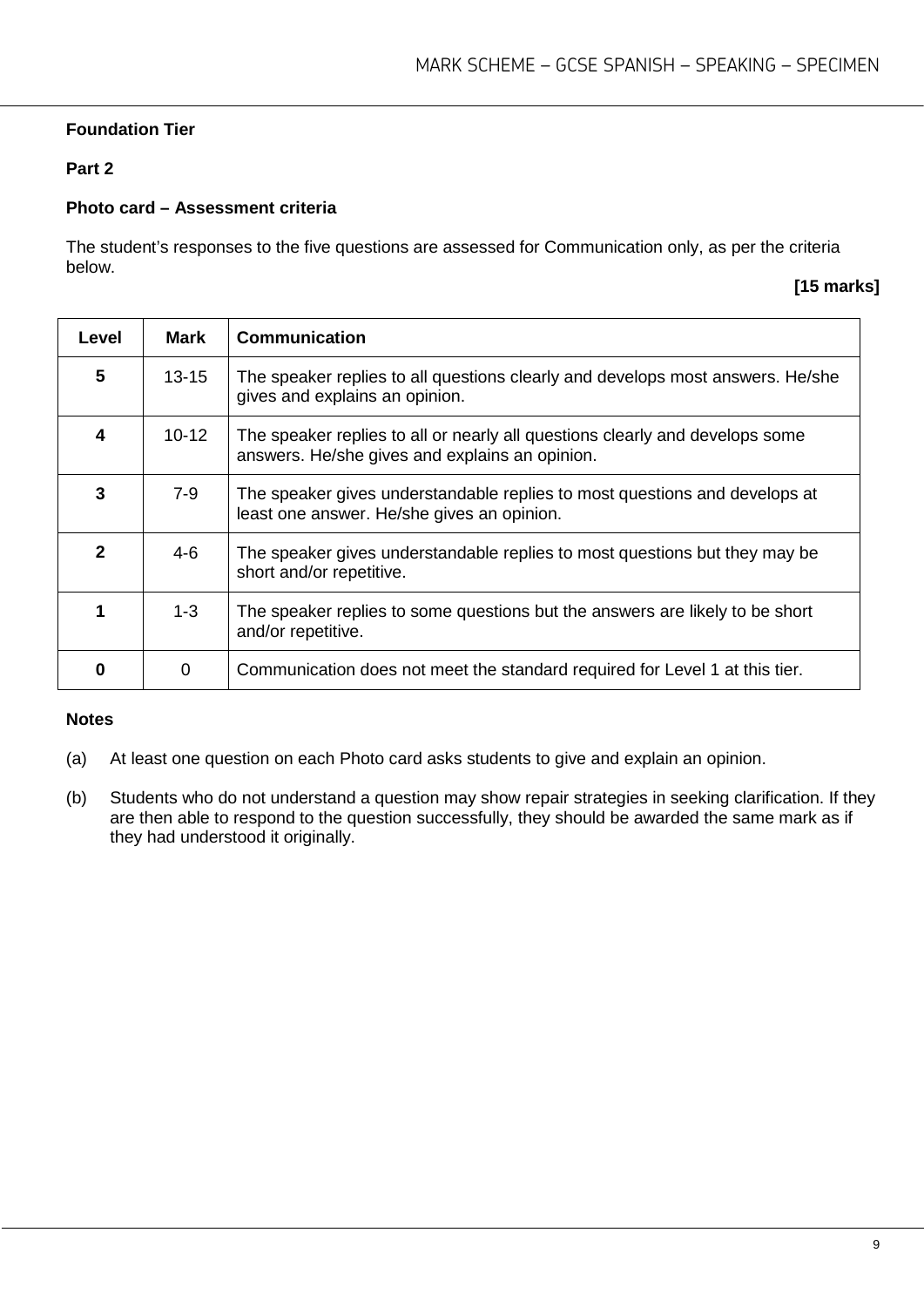#### **Foundation Tier**

#### **Part 3**

#### **General Conversation – Assessment criteria**

The General Conversation is based on the two Themes not covered in the Photo card. At Foundation Tier, the Conversation should last between three and five minutes.

A zero score for Communication means that the mark in the other three categories must also be zero but, apart from that, the Communication mark does not limit the marks in the other categories.

#### **[30 marks]**

| Level        | <b>Mark</b> | <b>Communication</b>                                                                                                                                                                                                                                                                              |
|--------------|-------------|---------------------------------------------------------------------------------------------------------------------------------------------------------------------------------------------------------------------------------------------------------------------------------------------------|
| 5            | $9 - 10$    | A speaker who usually gives quite short responses but occasionally gives<br>extended responses. Occasionally narrates events briefly when asked to do so.<br>Usually gives clear information but lacks clarity from time to time. Gives opinions,<br>some of which are explained.                 |
| 4            | $7-8$       | A speaker who tends to give quite short responses, but with occasional attempts<br>at longer responses. He/she has only limited success in narrating events. There<br>may be a few occasions when he/she is unable to answer successfully or-where<br>responses are very unclear. Gives opinions. |
| 3            | $5-6$       | A speaker who gives short responses. Attempts at longer responses or at<br>narrating events require an effort of concentration to be understood and some<br>responses may be unintelligible. Gives at least one opinion.                                                                          |
| $\mathbf{p}$ | $3 - 4$     | A speaker who is able only to give very short responses. Any attempts at slightly<br>longer responses or at narrating events tend to be very unclear or even<br>unintelligible. There may be occasions where the speaker is unable to respond.                                                    |
| 1            | $1 - 2$     | A speaker who is able to communicate very little, either because most of the time<br>he/she is unable to respond, and/or because most of what is said is unintelligible.                                                                                                                          |
| n            | 0           | Communication does not meet the standard required for Level 1 at this tier.                                                                                                                                                                                                                       |

#### **Notes**

It is a requirement for students to ask the teacher-examiner a question in the General Conversation section of the speaking test. Students who do not fulfil this requirement will incur a deduction of 1 mark from their mark for Communication in this section. For example, a student who would have received 8 marks out of 10 for Communication, had he/she asked a question, will actually receive a final mark of 7. There is no impact on the marks awarded for the other categories for the General Conversation.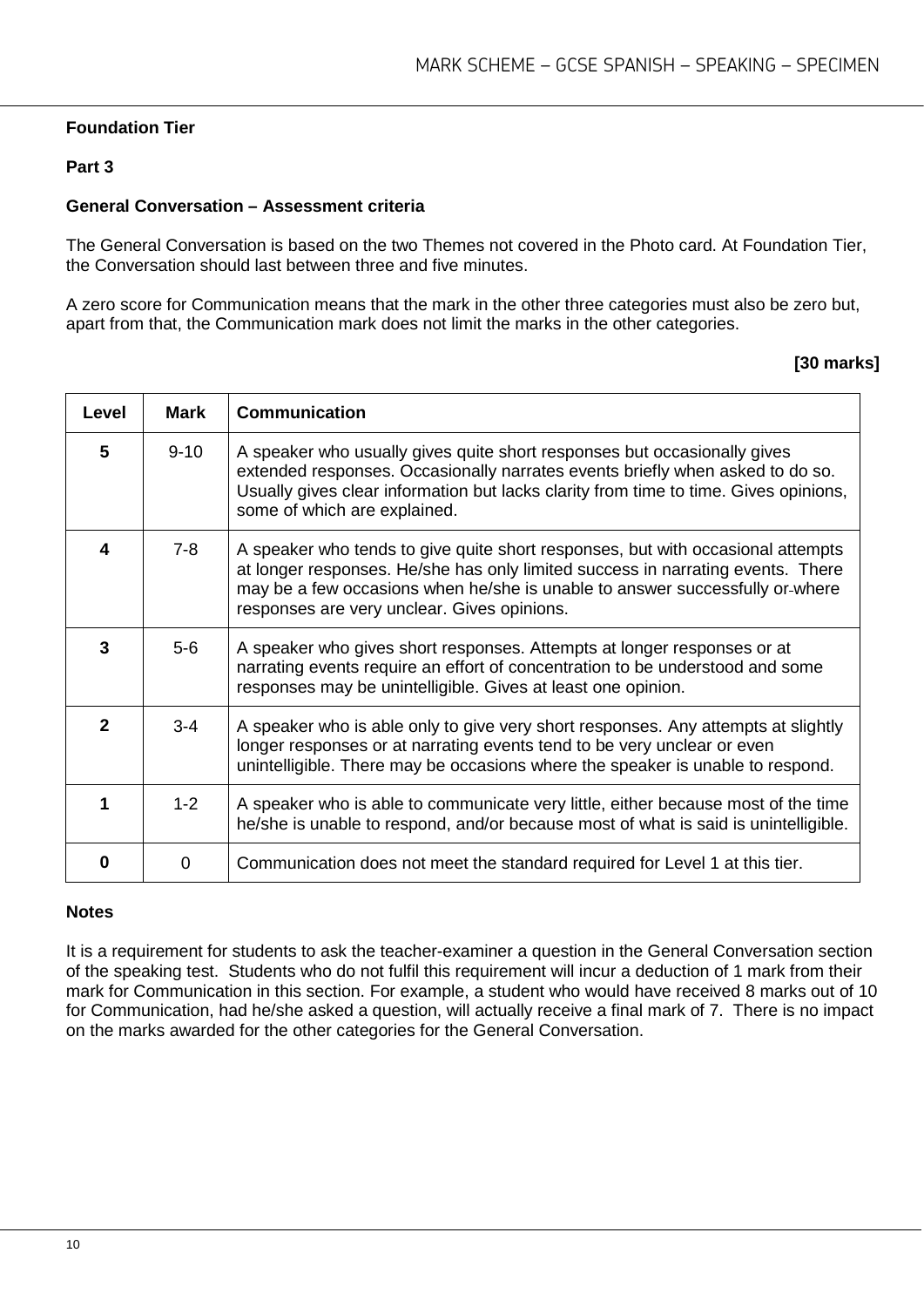| Level        | <b>Mark</b> | Range and accuracy of language                                                                                                                                                                                                                                                                                                                                                          |
|--------------|-------------|-----------------------------------------------------------------------------------------------------------------------------------------------------------------------------------------------------------------------------------------------------------------------------------------------------------------------------------------------------------------------------------------|
| 5            | $9 - 10$    | Generally good language which involves mainly simple linguistic structures and<br>vocabulary, with some repetition, but with attempts to use more complex<br>linguistic structures and more varied vocabulary. There is some success in<br>making reference to past and future, as well as present, events. Although there<br>may be errors they do not generally impede comprehension. |
| 4            | $7-8$       | Reasonable language which uses simple structures and vocabulary and may be<br>repetitive at times. Any attempts to make reference to past or future events may<br>have only limited success. There may be frequent errors, which may occasionally<br>impede communication.                                                                                                              |
| 3            | $5-6$       | Basic language which uses simple structures and vocabulary and may often be<br>repetitive. There is little or no success in making reference to past or future<br>events. There are likely to be frequent errors, which sometimes impede<br>communication.                                                                                                                              |
| $\mathbf{2}$ | $3 - 4$     | Limited language which uses very simple structures and vocabulary and is likely<br>to be repetitive. There is little or no success in making reference to past or future<br>events. There are likely to be frequent errors which regularly impede<br>communication.                                                                                                                     |
|              | $1 - 2$     | Very poor language which may show little understanding of how the language<br>works. There are likely to be errors in the vast majority of sentences, or there<br>may be so little said that it is impossible to make a judgement.                                                                                                                                                      |
| 0            | $\Omega$    | The language does not meet the standard required for Level 1 at this tier.                                                                                                                                                                                                                                                                                                              |

| Level          | <b>Mark</b> | <b>Pronunciation and intonation</b>                                                                   |
|----------------|-------------|-------------------------------------------------------------------------------------------------------|
| 5              | 5           | Generally good but some inconsistency at times.                                                       |
| 4              | 4           | Pronunciation generally understandable with some intonation.                                          |
| 3              | 3           | Pronunciation is understandable, with a little intonation, but comprehension is<br>sometimes delayed. |
| $\mathfrak{p}$ | 2           | Pronunciation very anglicised with almost no intonation, making comprehension<br>difficult at times.  |
|                | 1           | Pronunciation is only just understandable making comprehension difficult.                             |
| 0              | 0           | Pronunciation and intonation do not meet the standard required for Level 1 at this<br>tier.           |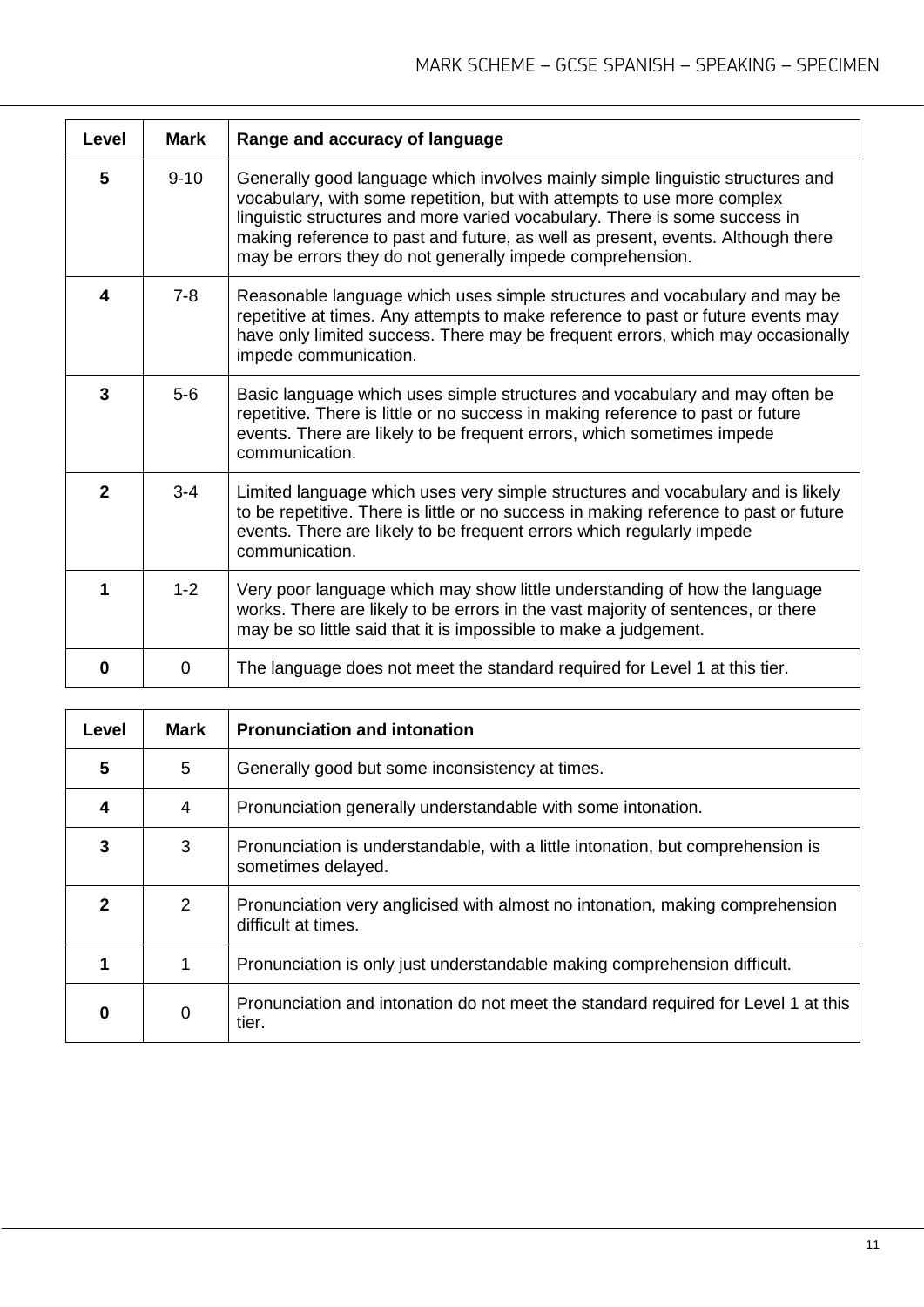| Level        | Mark           | <b>Spontaneity and fluency</b>                                                                                                                                                                                                                          |
|--------------|----------------|---------------------------------------------------------------------------------------------------------------------------------------------------------------------------------------------------------------------------------------------------------|
| 5            | 5.             | Generally good exchange in which the speaker shows some spontaneity, but<br>also relies on pre-learnt responses. Sometimes hesitates and may not be able to<br>respond to some questions.                                                               |
| 4            | 4              | Reasonable exchange in which the speaker shows a little spontaneity, but much<br>of what is said involves pre-learnt responses. The flow is often broken by<br>hesitation and delivery can be quite slow at times.                                      |
| 3            | 3              | Basic exchange in which the speaker shows little or no spontaneity and relies<br>heavily on pre-learnt responses. The flow is broken by hesitations, some of them<br>long, and delivery is quite slow.                                                  |
| $\mathbf{2}$ | $\overline{2}$ | Limited exchange in which the speaker may show no spontaneity and all<br>successful responses may be pre-learnt. Hesitates frequently, and often at<br>length, before answering questions. Slow delivery means that the conversation<br>lacks any flow. |
|              |                | Poor exchange in which the speaker hesitates at length before answering most<br>questions, which makes the conversation very disjointed. Often cannot answer<br>questions, while at other times there may be pre-learnt responses.                      |
| n            | 0              | Spontaneity and fluency do not meet the standard required for Level 1 at this tier.                                                                                                                                                                     |

# **Notes**

Students who do not understand a question may show repair strategies in seeking clarification. If they are then able to respond to the question successfully, this will not have a negative impact on the overall mark, unless it happens regularly and affects fluency.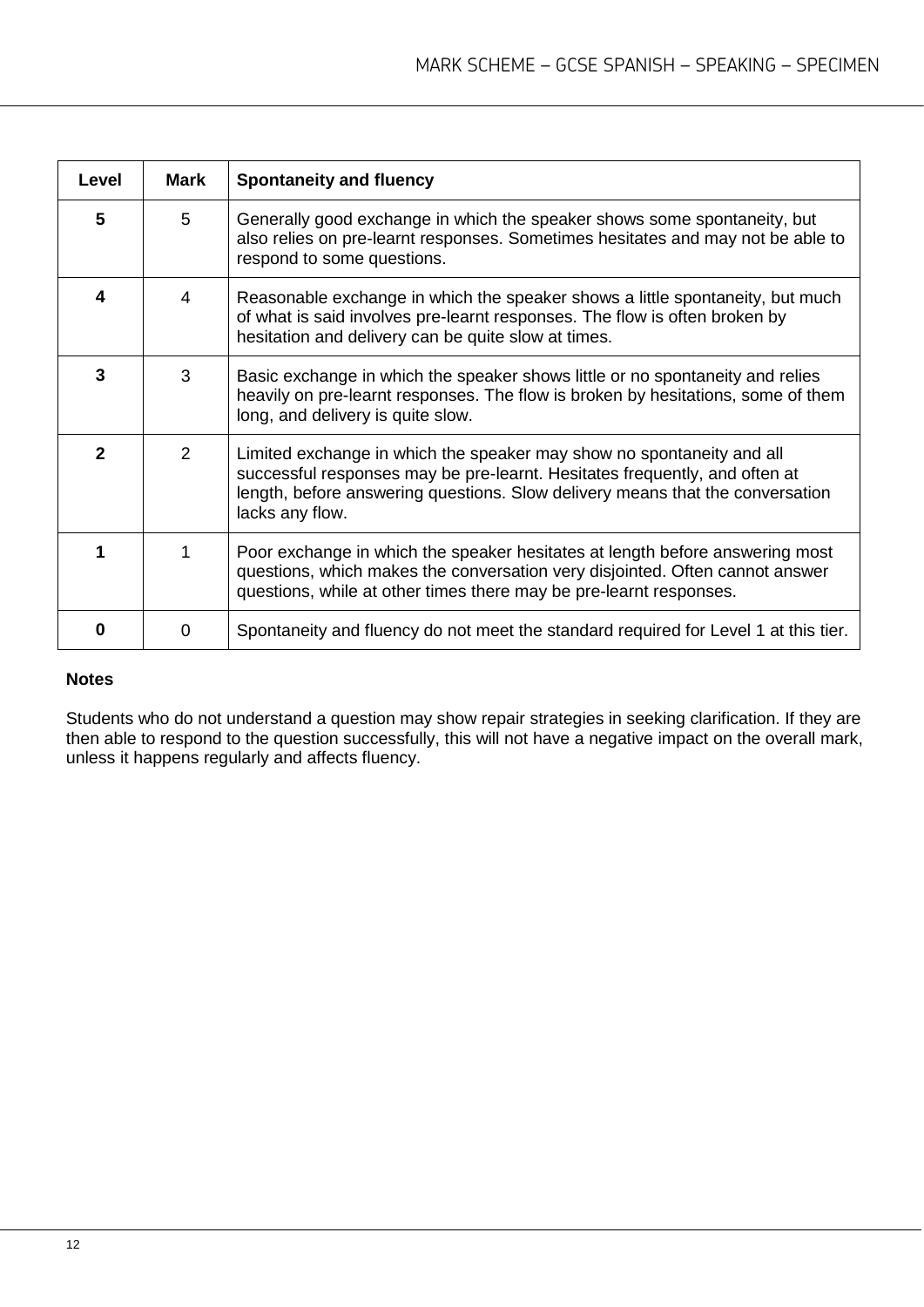#### **Higher Tier**

#### **Part 1**

#### **Role-play - Assessment criteria**

There are 5 tasks for the Role-play, each of which will be awarded up to 2 marks for Communication. There will then be an overall assessment of the student's Knowledge and use of language in the Role-play. Up to 5 marks will be available for this assessment.

#### **For each task**

# **[15 marks]**

| <b>Mark</b> | <b>Communication</b>                                               |
|-------------|--------------------------------------------------------------------|
| າ           | The message is conveyed without ambiguity.                         |
|             | The message is partially conveyed or conveyed with some ambiguity. |
| 0           | No part of the message is conveyed.                                |

#### **Notes**

- (a) Students who do not understand a question may show repair strategies in seeking clarification. If they are then able to respond to the question successfully, they should be awarded the same mark as if they had understood it originally.
- (b) Where students are required to give two responses or details in one task, failure to convey an unambiguous message in reply to one of them means that the message is partially conveyed and one mark is awarded.
- (c) The tasks on the Candidate's Card and the notes in the Teacher's Booklet clearly explain how much detail the student is expected to give per task. However, some students may still go beyond the minimum requirement of the task. When this happens, as soon as the task is accomplished, any further incorrect information given by the student is ignored for assessment purposes, for both Communication and for Knowledge and use of language.

#### **For the Role-play overall**

| <b>Mark</b>  | Knowledge and use of language             |
|--------------|-------------------------------------------|
| 5            | Very good knowledge and use of language.  |
| 4            | Good knowledge and use of language.       |
| 3            | Reasonable knowledge and use of language. |
| $\mathbf{2}$ | Limited knowledge and use of language.    |
| 1            | Poor knowledge and use of language.       |
| 0            | No language produced is worthy of credit. |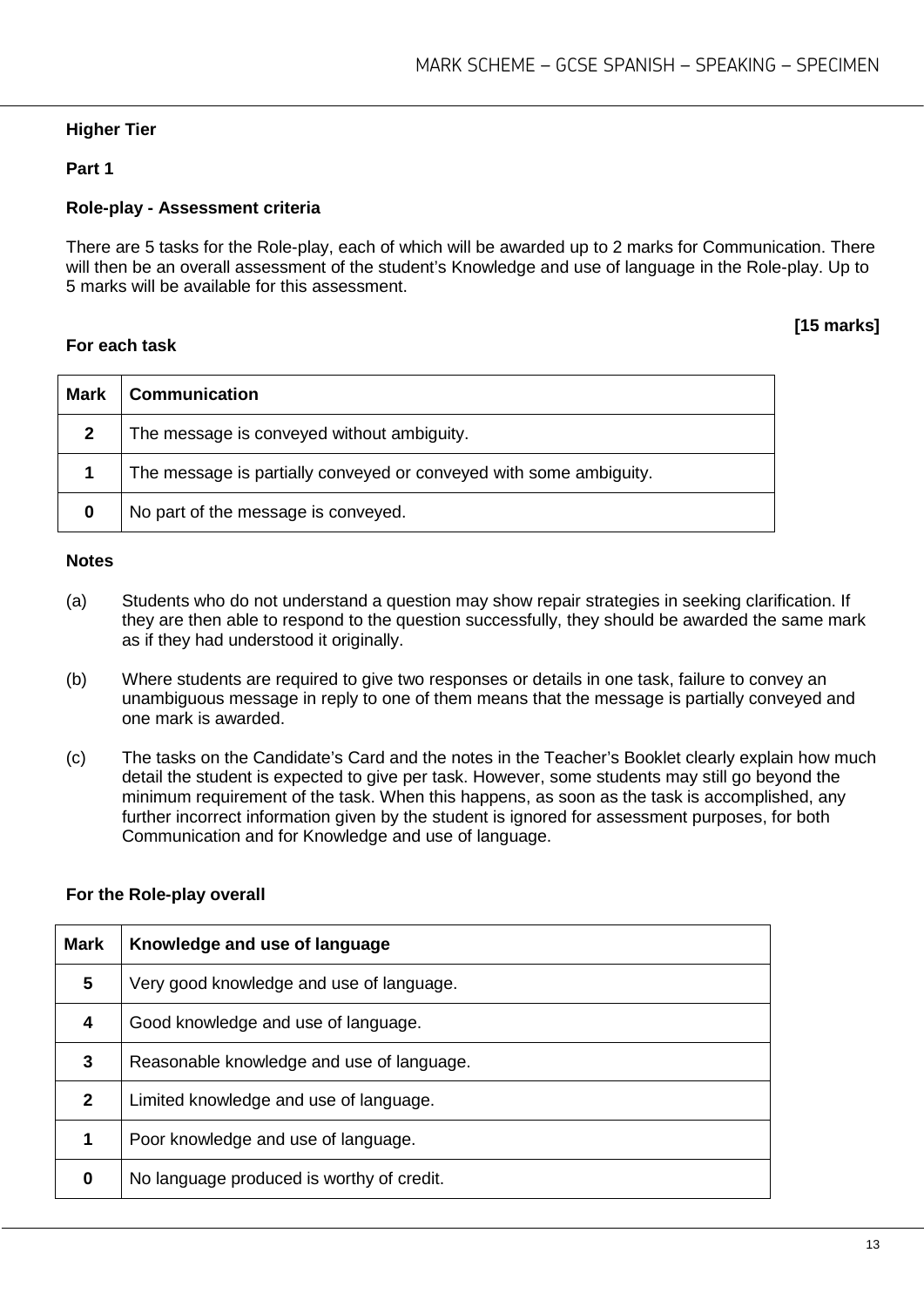#### **Role plays: additional guidance on application of the assessment criteria for Knowledge and use of language**

The guidance below is provided to describe the key features of a performance scoring each particular mark and should be applied on the basis of a 'best fit' approach. Further exemplification of this is provided on pages 15-17 of this mark scheme.

Minor errors are errors which have no bearing on effective communication, such as incorrect adjectival agreement or gender.

**For a student scoring 5 marks,** the language used is very accurate, although there may still be the very occasional minor error which has no effect on communication, such as incorrect adjectival agreement or gender. Verbs are handled with confidence and tense usage is always accurate.

**For a student scoring 4 marks,** the language used is generally accurate. However, there may still be minor errors which have no effect on communication, such as incorrect adjectival agreement or gender, and/or a more serious error, such as a lapse in verb formation, which affects communication. Verbs are handled with confidence and tense usage is nearly always accurate.

**For a student scoring 3 marks,** there are linguistic errors, some of a minor nature which have no effect on communication, and others which are more serious, such as lapses in verb formation or instances where the verb is omitted entirely. Imprecise tense usage may lead to problems with communication. There may be a task which the student cannot attempt because of a lack of linguistic knowledge.

**For a student scoring 2 marks**, the student shows some ability to use verbs effectively. On other occasions, the language used in relation to the tasks is ambiguous or incomprehensible. There may be tasks which the student cannot attempt because of a lack of linguistic knowledge.

**For a student scoring 1 mark**, the language used is sufficient to convey a little information, but is generally ambiguous, inappropriate to the task or incomprehensible. There may be tasks which the student cannot attempt because of a lack of linguistic knowledge.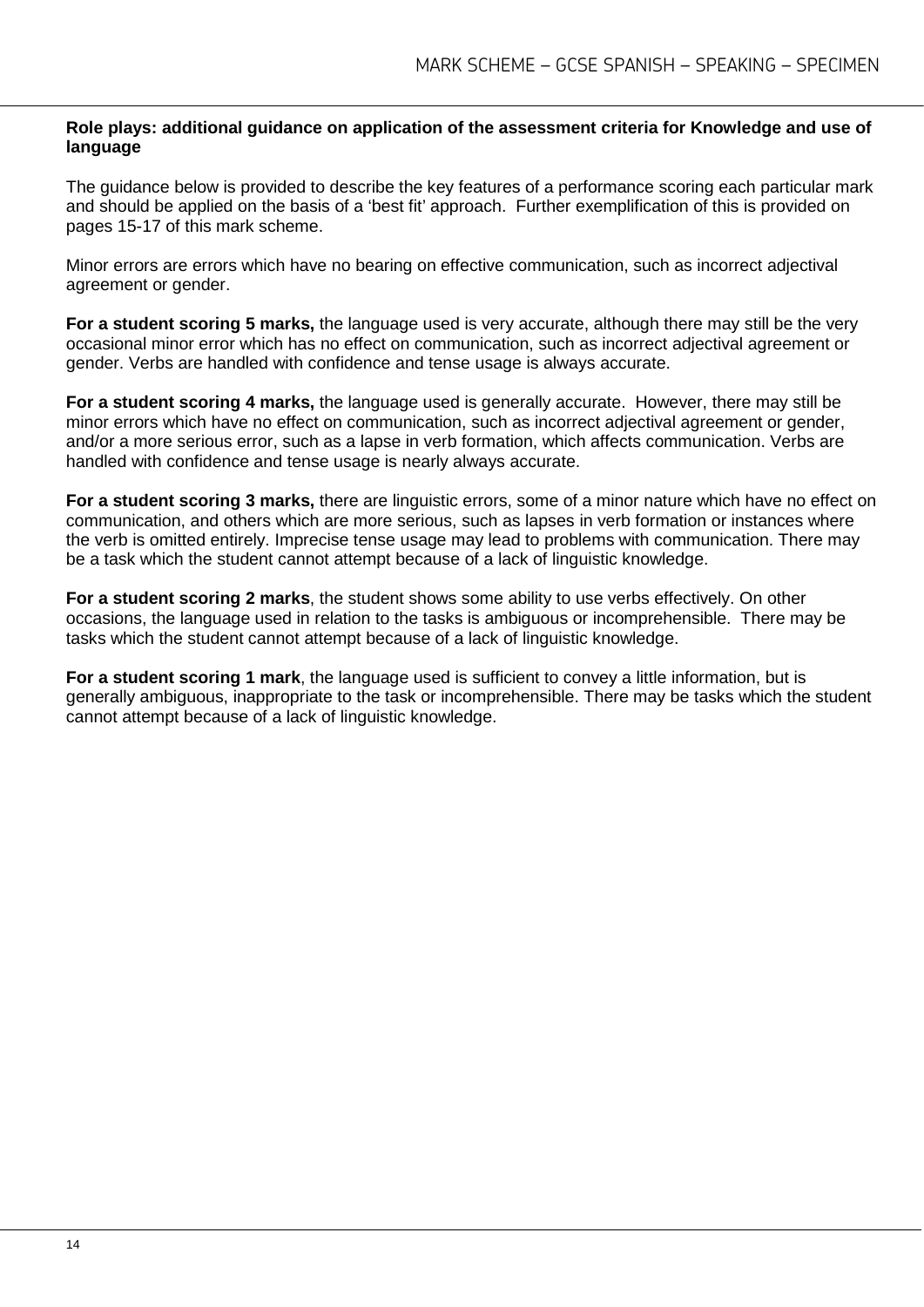**To exemplify application of the marking criteria in relation to an individual role-play, Higher Tier role-play 16 has been selected to demonstrate a possible range of performances. A detailed commentary for both Communication and Knowledge and use of language is provided below. This guidance should be viewed in conjunction with the Student Card, the Teacher's Role and the assessment criteria.**

#### **Student 1**

- 1. Quiero hacer una excusión al sierra este fin de semana.
- 2. Creo que es bastante bonito allí.
- 3. Me gustaría ir en autocar ... Somos cuatro.
- 4. ¿Qué hora vuelvo?
- 5. Fui a Málaga y tomé el sol en la playa.

#### **Communication (10 marks)**

All tasks are communicated fully and with no ambiguity.

#### **Knowledge and use of language (5 marks)**

The student shows very good knowledge and use of language in relation to the tasks. There are only two, minor, errors over the five tasks (*al sierra* instead of *a la sierra*; the omission of *A* at the start of Task 4). There is correct use of the present, conditional and preterite tenses.

#### **Student 2**

- 1. Me gustaría una excursión a Madrid en domingo.
- 2. Es un ciudad muy histórico.
- 3. Voy en tren ... Dos
- 4. ¿Cuándo vuelve el tren aquí en domingo?
- 5. Fue a un pueblo y visité un castillo.

#### **Communication (9 marks)**

The only task that does not get two marks is Task 5, because the use of *fue* instead of *fui* communicates the wrong message. However, two details are asked for in this task and *visité un castillo* fulfils one part perfectly. So the message is partially conveyed and one mark is given for this task.

#### **Knowledge and use of language (4 marks)**

The student shows good knowledge and use of language in relation to the tasks. There are errors, the most serious one being the use of *fue* for *fui*. There is also the repeated error of *en domingo* and the incorrect gender of *ciudad* (*histórico* is therefore a consequential error). Verb usage and tense formation are nearly always correct, with *fue* being the exception, and so 4 marks are awarded.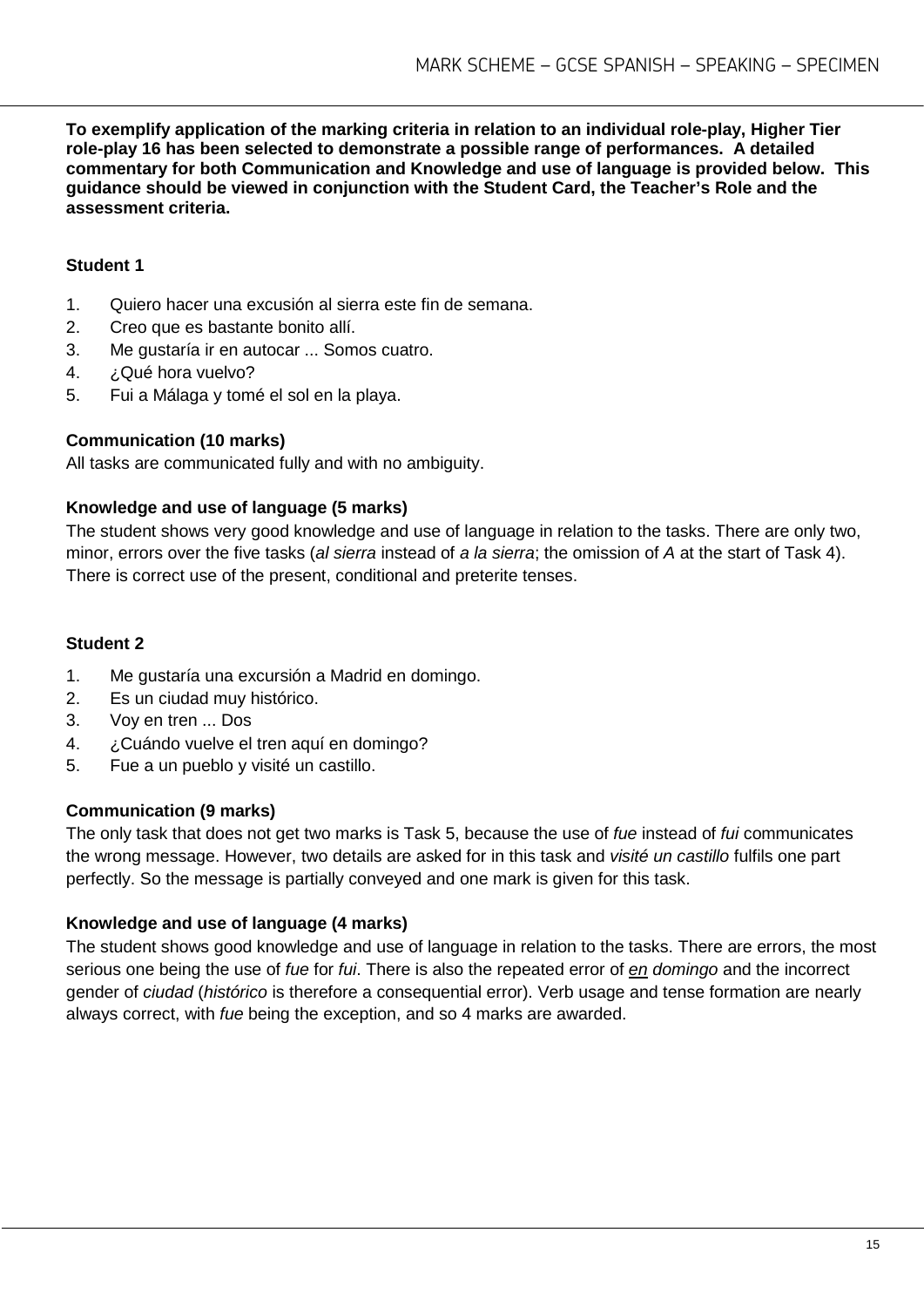- 1. Excursión a la costa, por favor.
- 2. Hace mucho calor y sol.
- 3. Mi familia ... Cinco personas.
- 4. *i* A qué hora volver la excursión?
- 5. Fui en autobús el jueves.

# **Communication (7 marks)**

Two marks are given to both Task 2 and Task 5, which communicate the required messages perfectly. Task 5 asks for **details** rather than two activities, and so the means of transport and the day on which the event took place fulfil the requirement. The other three tasks are awarded one mark each. Task 1 does not use a verb, but the idea of the destination is communicated clearly and so the message is partially conveyed. The answer to the first question in Task 3 is incorrect and so, again, the message is only partially conveyed. Task 4 is ambiguous, although something in conveyed.

#### **Knowledge and use of language (3 marks)**

The student shows reasonable knowledge and use of language in relation to the tasks. All five tasks are attempted and the verbs are used correctly in two of them. Two other tasks are partially accomplished without the use of a verb and the other one uses the infinitive instead of a finite verb, leading to a lack of clarity with regard to person and tense. Task 3 is only partially completed because the student misunderstands the question asked.

#### **Student 4**

- 1. ¿Hay excursión en viernes?
- 2. Voy Inglaterra en sábado.
- 3. (*No answer*) ... Uno.
- 4. ¿Qué hora el volver autocar?
- 5. Fui a los toros y compro un fan.

# **Communication (5 marks)**

Task 2 is the only task that receives two marks because the message is conveyed clearly, if not perfectly. Tasks 1, 3 and 5 are given one mark each because each one conveys only part of the required message. Task 4 is too unclear to attract a mark.

# **Knowledge and use of language (2 marks)**

The student shows limited knowledge and use of language in relation to the tasks. Verbs are used effectively in Tasks 1 and 2 and the first part of Task 5. However, in Task 4 and in the second part of Task 5, the verb is incorrect, and this lack of precision leads to a failure to communicate what is required. No reply is given to the first question in Task 3, which reveals a lack of linguistic knowledge, either in understanding or in communicating. The preterite tense is produced accurately on one occasion in Task 5, but the second time it is needed, the wrong tense is given.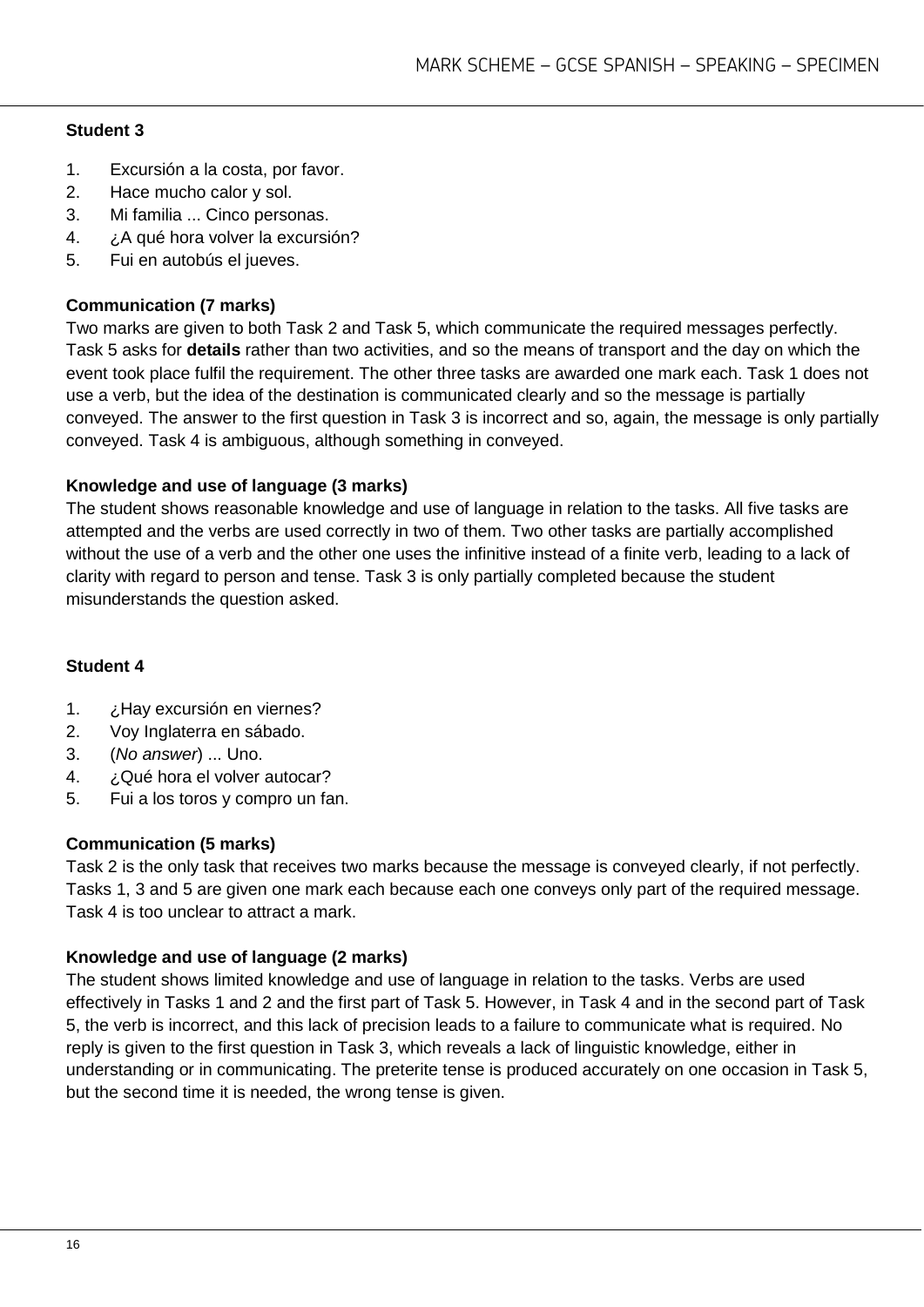- 1. ¿Es excursión de castillo?
- 2. Me gusta histórico.
- 3. (*No answer*) ... Tres.
- 4. (*No answer*)
- 5. Voy Bilbao mercado.

#### **Communication (3 marks)**

One mark is given to each of Tasks 2, 3 and 5, but Tasks 1 and 4 do not score. The use of *histórico* instead of *historia* in Task 2 leads to some ambiguity because it appears that the noun that is being described is missing. Only one of the questions in Task 3 in answered and so the message is partially completed. Task 5 is unclear but something is conveyed.

#### **Knowledge and use of language (1 mark)**

The student shows poor knowledge and use of language in relation to the tasks. *Me gusta* is the only example of a verb being used correctly, but the use of an adjective in place of a noun in that task means that even then the language leads to ambiguity. Partial completion of Task 3 is accomplished without the use of a verb. The tense of the verb in Task 5 is wrong and the language used in Task 1 is incomprehensible. Two of the questions asked are not answered, showing a lack of linguistic knowledge on the student's part.

#### **Student 6**

- 1. Excursión a país en samedi por favor.
- 2. Es aburrido.
- 3. Autobús ... (*No answer*).
- 4. ¿Autobús volver?
- 5. La semana pasada hizo museo.

#### **Communication (1 mark)**

The only mark awarded here is for the partial completion of Task 3, through the use of a single noun. All other tasks do not score.

#### **Knowledge and use of language (1 mark)**

The student shows poor knowledge and use of language in relation to the tasks. There are attempts to use three verbs in total and it is only the use of *Es* in Task 2 which is correct. However, the adjective used with it is inappropriate to the task and so no mark is given. The use of the infinitive in Task 4 is incorrect and the question as a whole is incomprehensible. In Task 5, the student repeats the verb of the question asked by the teacher and it is the wrong verb as well as the wrong person. The response in Task 1 is totally incomprehensible, because of the use of the French *samedi* and the use of *país*, which is inappropriate to the task. In addition, a further lack of linguistic knowledge is revealed in the absence of an answer to the second question in Task 3. Despite all of these shortcomings, a little information is conveyed and the student just manages to score one mark.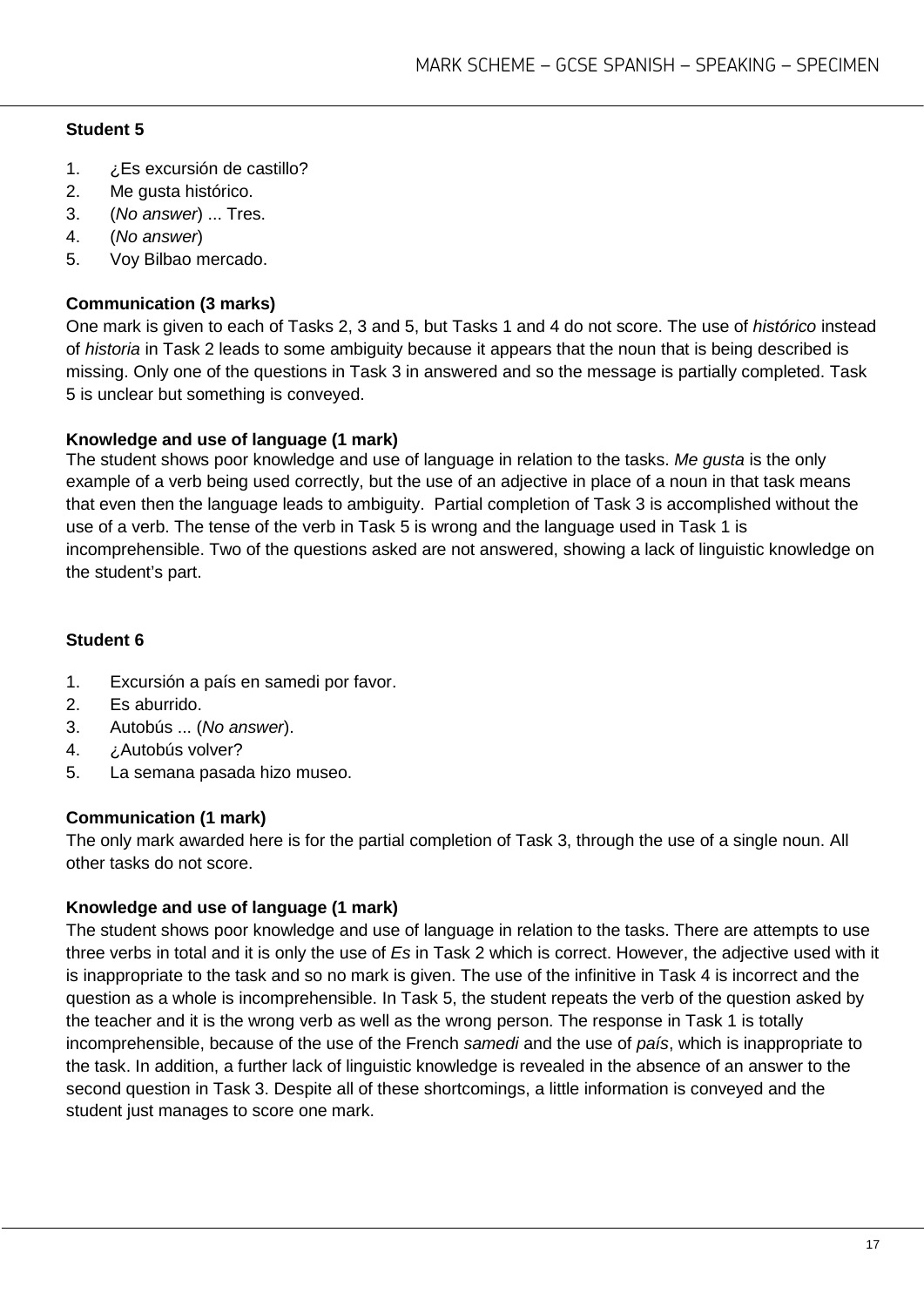# **Higher Tier**

### **Part 2**

#### **Photo card – Assessment criteria**

The student's responses to the five questions are assessed for Communication only, as per the criteria below.

#### **[15 marks]**

| Level | Mark      | <b>Communication</b>                                                                                                           |
|-------|-----------|--------------------------------------------------------------------------------------------------------------------------------|
| 5     | $13 - 15$ | The speaker replies to all questions clearly and develops most answers. He/she<br>gives and explains an opinion.               |
| 4     | $10 - 12$ | The speaker replies to all or nearly all questions clearly and develops some<br>answers. He/she gives and explains an opinion. |
| 3     | 7-9       | The speaker gives understandable replies to most questions and develops at<br>least one answer. He/she gives an opinion.       |
| 2     | $4-6$     | The speaker gives understandable replies to most questions but they may be<br>short and/or repetitive.                         |
|       | $1 - 3$   | The speaker replies to some questions but the answers are likely to be short<br>and/or repetitive.                             |
|       | $\Omega$  | Communication does not meet the standard required for Level 1 at this tier.                                                    |

#### **Notes**

- (a) At least one question on each Photo card asks students to give and explain an opinion.
- (b) Students who do not understand a question may show repair strategies in seeking clarification. If they are then able to respond to the question successfully, they should be awarded the same mark as if they had understood it originally.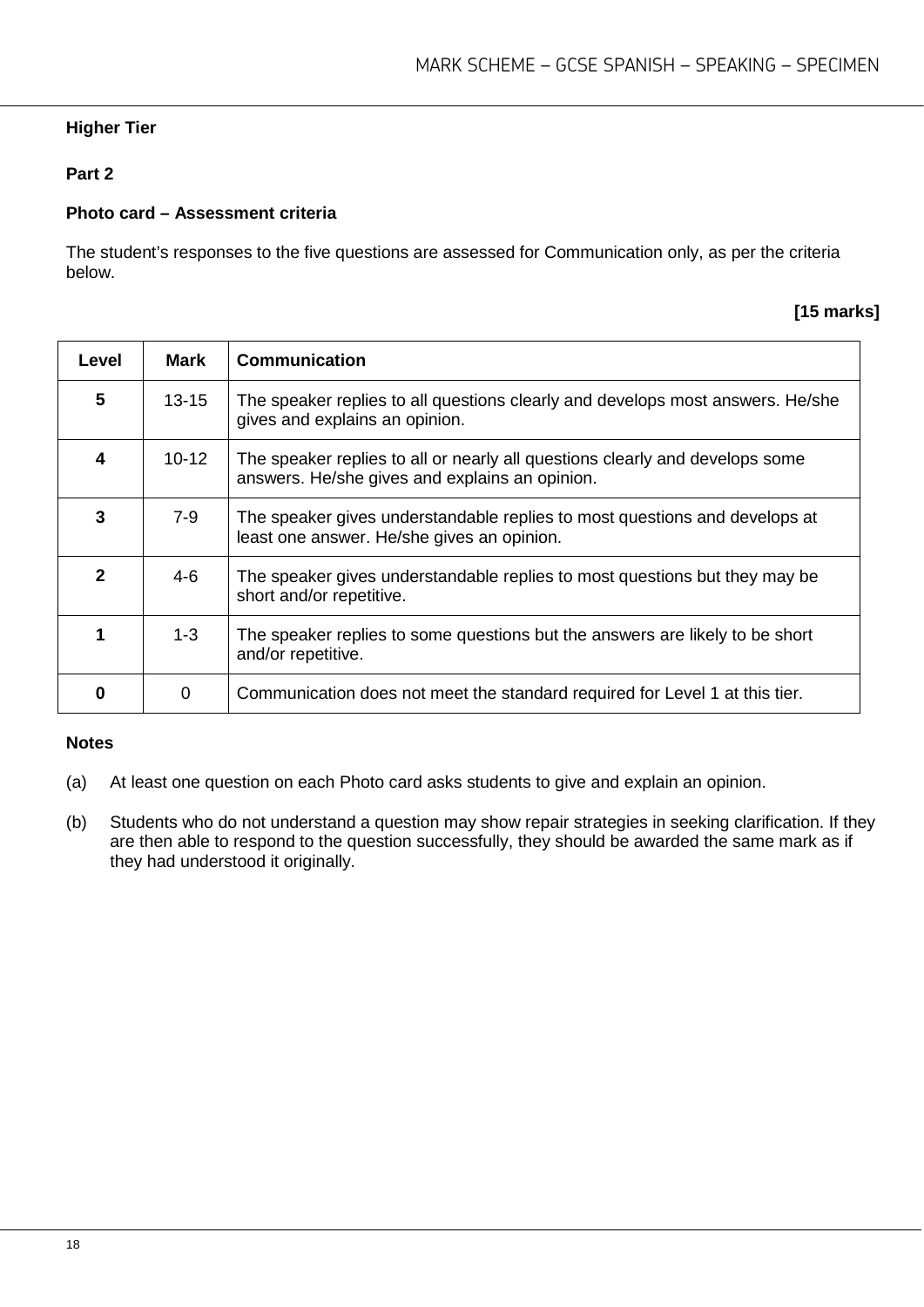#### **Higher Tier**

#### **Part 3**

#### **General Conversation – Assessment criteria**

The General Conversation is based on the two Themes not covered in the Photo card. At Higher Tier, the Conversation should last between five and seven minutes.

A zero score for Communication means that the mark in the other three categories must also be zero but, apart from that, the Communication mark does not limit the marks in the other categories.

#### **[30 marks]**

| Level        | <b>Mark</b> | Communication                                                                                                                                                                                                                                                                                     |
|--------------|-------------|---------------------------------------------------------------------------------------------------------------------------------------------------------------------------------------------------------------------------------------------------------------------------------------------------|
| 5            | $9 - 10$    | A speaker who consistently develops responses in extended sequences of<br>speech. Narrates events coherently when asked to do so. Conveys information<br>clearly at all times, giving and explaining opinions convincingly.                                                                       |
| 4            | 7-8         | A speaker who regularly develops responses in extended sequences of speech.<br>Usually narrates events when asked to do so. Almost always conveys information<br>clearly, giving and explaining opinions.                                                                                         |
| 3            | $5-6$       | A speaker who develops some responses in extended sequences of speech.<br>Sometimes narrates events when asked to do so. Usually conveys information<br>clearly, giving and often explaining opinions.                                                                                            |
| $\mathbf{2}$ | $3 - 4$     | A speaker who usually gives quite short responses but occasionally gives<br>extended responses. Occasionally narrates events briefly when asked to do so.<br>Usually gives clear information but lacks clarity from time to time. Gives opinions,<br>some of which are explained.                 |
|              | $1 - 2$     | A speaker who tends to give quite short-responses, but with occasional attempts<br>at longer responses. He/she has only limited success in narrating events. There<br>may be a few occasions when he/she is unable to answer successfully or where<br>responses are very unclear. Gives opinions. |
| O            | $\Omega$    | Communication does not reach the standard required for Level 1 at this tier.                                                                                                                                                                                                                      |

#### **Notes**

It is a requirement for students to ask the teacher-examiner a question in the General Conversation section of the speaking test. Students who do not fulfil this requirement will incur a deduction of 1 mark from their mark for Communication in this section. For example, a student who would have received 8 marks out of 10 for Communication, had he/she asked a question, will actually receive a final mark of 7. There is no impact on the marks awarded for the other categories for the General Conversation.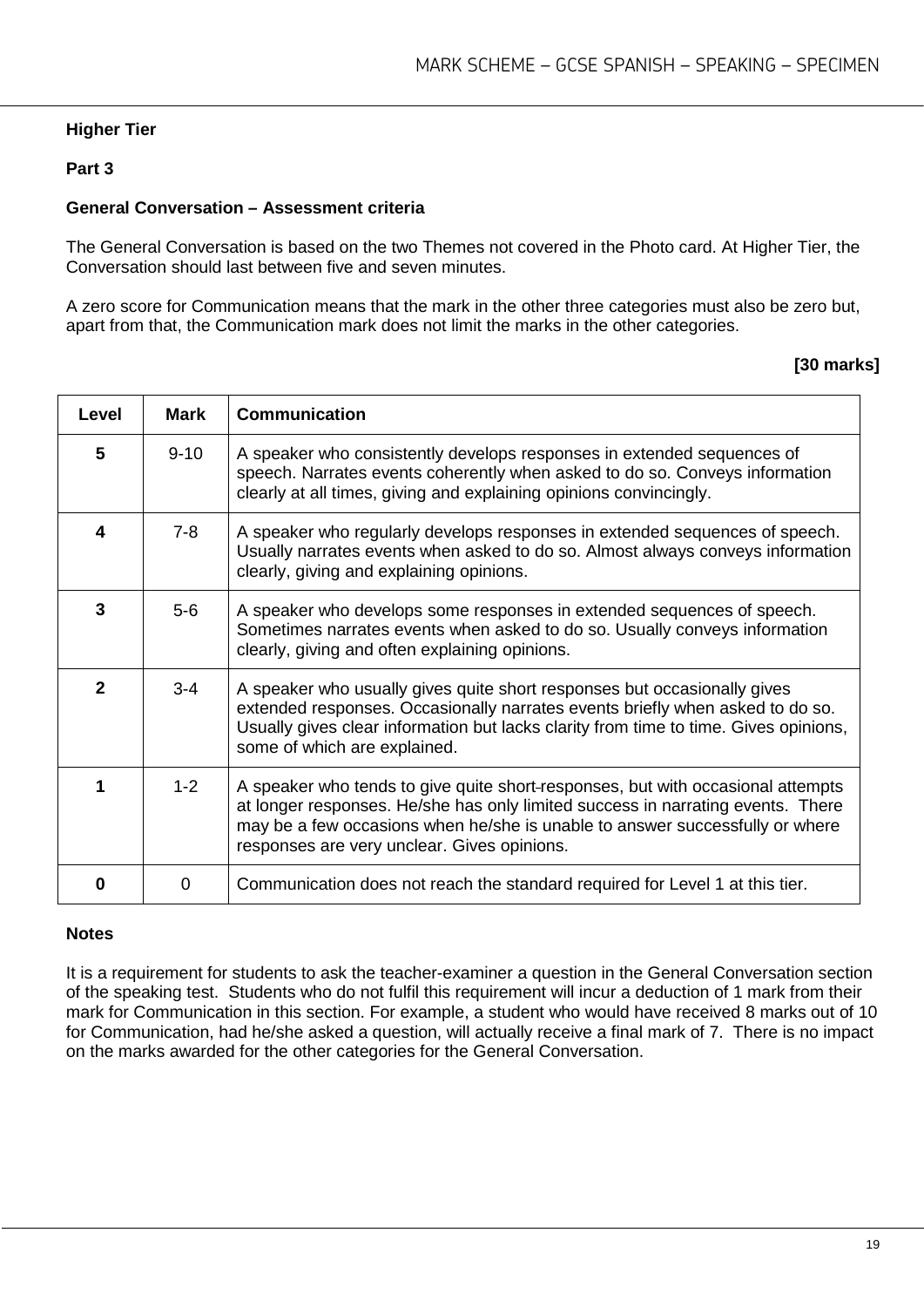| <b>Level</b> | <b>Mark</b> | Range and accuracy of language                                                                                                                                                                                                                                                                                                                                                          |
|--------------|-------------|-----------------------------------------------------------------------------------------------------------------------------------------------------------------------------------------------------------------------------------------------------------------------------------------------------------------------------------------------------------------------------------------|
| 5            | $9 - 10$    | Excellent language with a wide variety of linguistic structures and a wide range of<br>vocabulary. References to past and future, as well as present, events are made<br>confidently. There are few minor errors and other errors occur when complex<br>structures and/or vocabulary are attempted.                                                                                     |
| 4            | $7 - 8$     | Very good language with some variety of linguistic structures and a range of<br>vocabulary. References to past and future, as well as present, events are<br>generally successful. Any errors are only minor or occur when complex structures<br>and/or vocabulary are attempted.                                                                                                       |
| 3            | $5-6$       | Good language with some attempts at more complex structures which are usually<br>successful. References to past and future, as well as present, events are made<br>and are sometimes successful. There may be minor errors and occasional more<br>serious ones, but they do not generally impede comprehension.                                                                         |
| $\mathbf{2}$ | $3 - 4$     | Generally good language which involves mainly simple linguistic structures and<br>vocabulary, with some repetition, but with attempts to use more complex<br>linguistic structures and more varied vocabulary. There is some success in<br>making reference to past and future, as well as present, events. Although there<br>may be errors they do not generally impede comprehension. |
| 1            | $1 - 2$     | Reasonable language which uses simple structures and vocabulary and may be<br>repetitive at times. Any attempts to make reference to past or future events may<br>have only limited success. There may be frequent errors, which may occasionally<br>impede communication.                                                                                                              |
| 0            | 0           | The language does not meet the standard required for Level 1 at this tier.                                                                                                                                                                                                                                                                                                              |

| Level | Mark           | <b>Pronunciation and intonation</b>                                                          |
|-------|----------------|----------------------------------------------------------------------------------------------|
| 5     | 5              | Consistently good pronunciation and intonation throughout.                                   |
|       | 4              | Good pronunciation and intonation with only occasional lapses.                               |
| 3     | 3              | Generally good but with some inconsistency in more challenging language.                     |
| 2     | $\overline{2}$ | Generally good but some inconsistency at times.                                              |
|       | 1              | Pronunciation generally understandable with some intonation.                                 |
| 0     | 0              | Pronunciation and intonation do not reach the standard required for Level 1 at<br>this tier. |